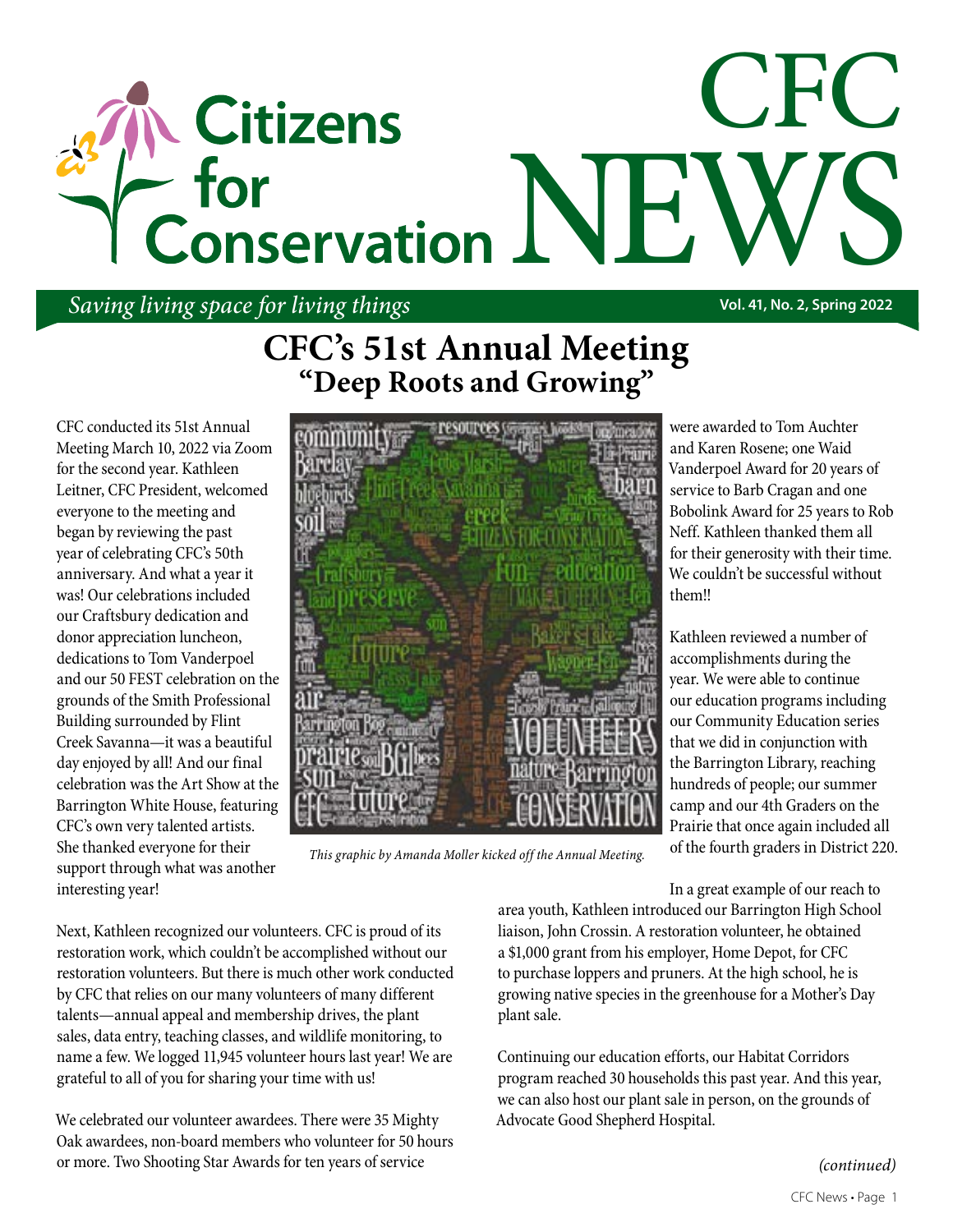#### **Annual Meeting** *(continued)*

Edith Auchter, as CFC's Treasurer, next presented the 2021 Annual Report. She thanked our grantors:

- Illinois Clean Energy Community Foundation for funding a streambank restoration project for Flint Creek Savanna.
- The Preservation Foundation of Lake County Forest Preserves for funding for a three-year bee monitoring study.
- Illinois Ornithological Society for funding for shrubland habitat for birds at Craftsbury Preserve.
- The Garden Club of Illinois for funding for sedges.
- Barrington Area Community Foundation for funding for an update to the Spring Creek Watershed Plan.
- The Oberweiler Foundation for funding for summer college interns.

Edith presented a proposed amendment to CFC's Bylaws (dated 2015) for a membership vote. As a result of the strategic planning process, the Board felt the size of the Board should be reduced. The proposal is to reduce the number of Directors from the current range of not less than fifteen nor more than twenty to a range of ten to fifteen.

Edith moved to adopt the proposed amendment to Article IV, Section 1 of the Bylaws as follows:

*The number of Directors to be elected at the annual meeting by the membership shall be determined annually by the Board of Directors, but the total number of Directors shall not be less than ten nor more than fifteen. Directors shall serve staggered threeyear terms, with approximately 1/3 elected each year.*

Steve Smith seconded. An on-screen ballot appeared and the Bylaw amendment was approved by the membership.

Kathleen began the Board Report, recognizing retiring Board members Tom Benjamin, Leslie Coolidge and Amanda Moller. The following Board members were reelected for three year terms: Edith Auchter, Peggy Simonsen, Steve Smith, Ginger Underwood and Jim Vanderpoel.

The Board elected the following officers immediately after the meeting: Kathleen Leitner, President; Jim Anderson, Vice President; Judy Springer, Secretary; Edith Auchter, Treasurer.

Kevin Scheiwiller, CFC's Restoration Manager, presented the 2021 restoration report. Highlights included:

• 3,562 restoration volunteer hours this past year with 911 pounds of 258 varieties of seed collected. Sixty-eight acres were burned and five acres of brush removed from Craftsbury.

- Flint Creek Floodplain project—Using a 3:1 matching grant, reed canary grass was treated and 18,000 wetland sedges were purchased. 21,000 plants, 12,000 of which were grown by Luke Dahlberg, were installed. Seventyseven pounds of custom seed mix was dispersed. This is one of the heaviest seedings to date.
- CFC, working with the Village of Lake Barrington and Lake County Forest Preserves, is working to restore the wetlands behind the Lake Barrington Village Hall.
- Craftsbury—It has been determined that the number of native species has increased from 12 per plot to 26 per plot over the last four years. Brush removal has continued.
- Two experiments are being conducted at Craftsbury: a brome field study and a shrubland bird study.

Julia Martinez hosted a Fireside Chat on our Strategic Plan with Kathleen Leitner, Jim Anderson and Kevin Scheiwiller. Kathleen's *President's Comments* column on p. 15 summarizes the discussion.

The William H. Miller Conservation Award, for outstanding contributions to conservation in the Greater Barrington Area outside of CFC, is CFC's highest award. It was presented to Dr. Kurt O. Thomsen, a professional geologist and environmental engineer who over the past twenty years has donated an estimated 15,000 hours of service to the area through developing science and programs for the protection of the area's surface waters and groundwater.

And finally, the Great Blue Heron Award, for outstanding contributions to conservation within CFC, was awarded to Patty Barten and Sam and Bob Oliver. Patty has made immense contributions to CFC through leading our public relations and community outreach efforts. Sam Oliver was honored for the countless volunteer hours she has contributed to CFC beyond her paid staff role while Bob has also contributed hundreds of hours with restoration, Buildings and Grounds, plant sales and other projects that needed a capable hand. They are a conservation power couple.

Thanks to our Annual Meeting Committee: Janet Agnoletti, Jim Anderson, Edith Auchter, Patty Barten, Heidi Bolling, Kathleen Leitner, Amanda Moller, Kristi Nash and Kathy Paczynski. Special thanks to Marjie Malia for coordinating and hosting the Zoom meeting, to Jane Christino for the beautiful tree watercolor image, to Steve Barten and Jim Bodkin for creating stunning volunteer awards, and to the many volunteer photographers who contributed to the presentation.

Thanks to Advocate Good Shepherd Hospital for their continued support of CFC and for sponsoring the Annual Meeting.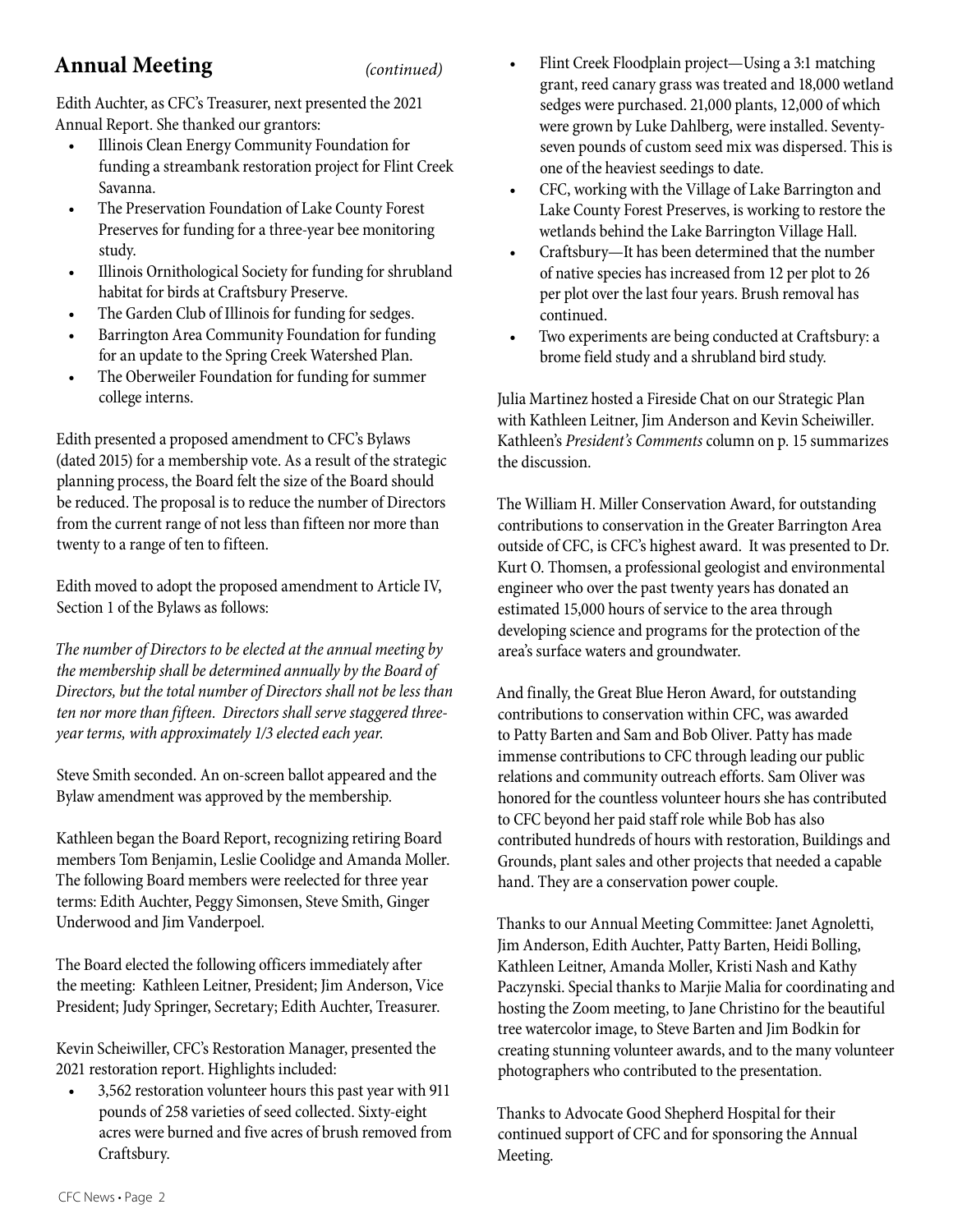

*Dr. Kurt Thomsen William H. Miller Award*



 *Patty Barten Great Blue Heron Award*

#### *Bob and Sam Oliver Great Blue Heron Award*

#### *Mighty Oak Awards:*

Tom Auchter (9) Patty Barten (2) Steve Barten (4) Donna Bolzman (16) Pieter Bonin (1) Brenda Borkenhagen (1) Gene Branson (4) Jeanette Burger (6) Jeff Chemelewski (3) Barb Cragan (1) Kat Gantt (1) Diane Greening (8) Susan Griffith (2) Katherine Grover (21) Sarah Hoban (6) Erin Hokanson (2) John Katz-Mariani (2) Linda Krauss (7)

Debbie Kreischer (3) Barb Laughlin-Karon (3) Annamarie Lukes (8) Laura Mandell (2) Rob Neff (11) Bob Oliver (8) Abhishek Patel (1) Wendy Paulson (10) Susan Rapinchuk (1) Jim Root (1) Cliff Schultz (11) Sarah Schultz (5) Laura Simpson (3) James Stumpf (1) Alicia Timm (4) Melissa Washow (7) Julia Zuidema (5)

Parentheses indicate number of Mighty Oak awards each volunteer has earned.

### **New land acquisition: the Highlands**

by Kevin Scheiwiller and Steve Smith

When CFC looks at a property, we try to make judgments regarding the ecological value that the property will be able to deliver to the community. Key elements are:

- Size of the preserve
- Contiguousness to other open lands and preserves such as CFC or forest preserve properties and the potential to build habitat corridors to connect existing ecological islands
- Quality and diversity of existing pre-settlement native flora and fauna
- Ingress and egress
- Ability to navigate the interior of the property
- Diversity within ecotypes in prairie, wetland, and savanna
- Parking for restoration workdays
- Cost of acquisition
- A review of the historical maps and aerial photos
- Walking the property with trained and experienced ecologists to observe
- Hazmat inspections.

Check all the boxes and there is a clear picture that there will be a strong, value-added, restoration site.

Though degraded, the Highlands has seen relatively little disturbance. Based on aerial images dating back to the 1930s, it appears that the Highlands has always been kept open in a natural state. There may have been some cattle grazing under the oaks, but the continued burning from the railroad companies allowed the ecosystems to still hang on. The only apparent disturbance was the installation of a natural gas line where a berm was built to cover the pipe and is now part of the trail system.

Due to the remaining ecological integrity, close proximity to Grigsby Prairie and Craftsbury, and immediate connectivity to the Mullins parcel, CFC made the decision to acquire this 24.88-acre parcel. Negotiations began in earnest during the summer of 2021 and, thanks to the tireless effort of the land acquisition team, CFC was able to close on the Highlands on March 3, 2022. Part of the acquisition process included the application and subsequent award from the Illinois Clean Energy Community Foundation as part of their land acquisition program. This generous grant covered \$383,000 or 80% of the \$479,000 closing price negotiated for the property. This grant also provided a \$10,000 restoration budget to jumpstart our work.

*(continued)*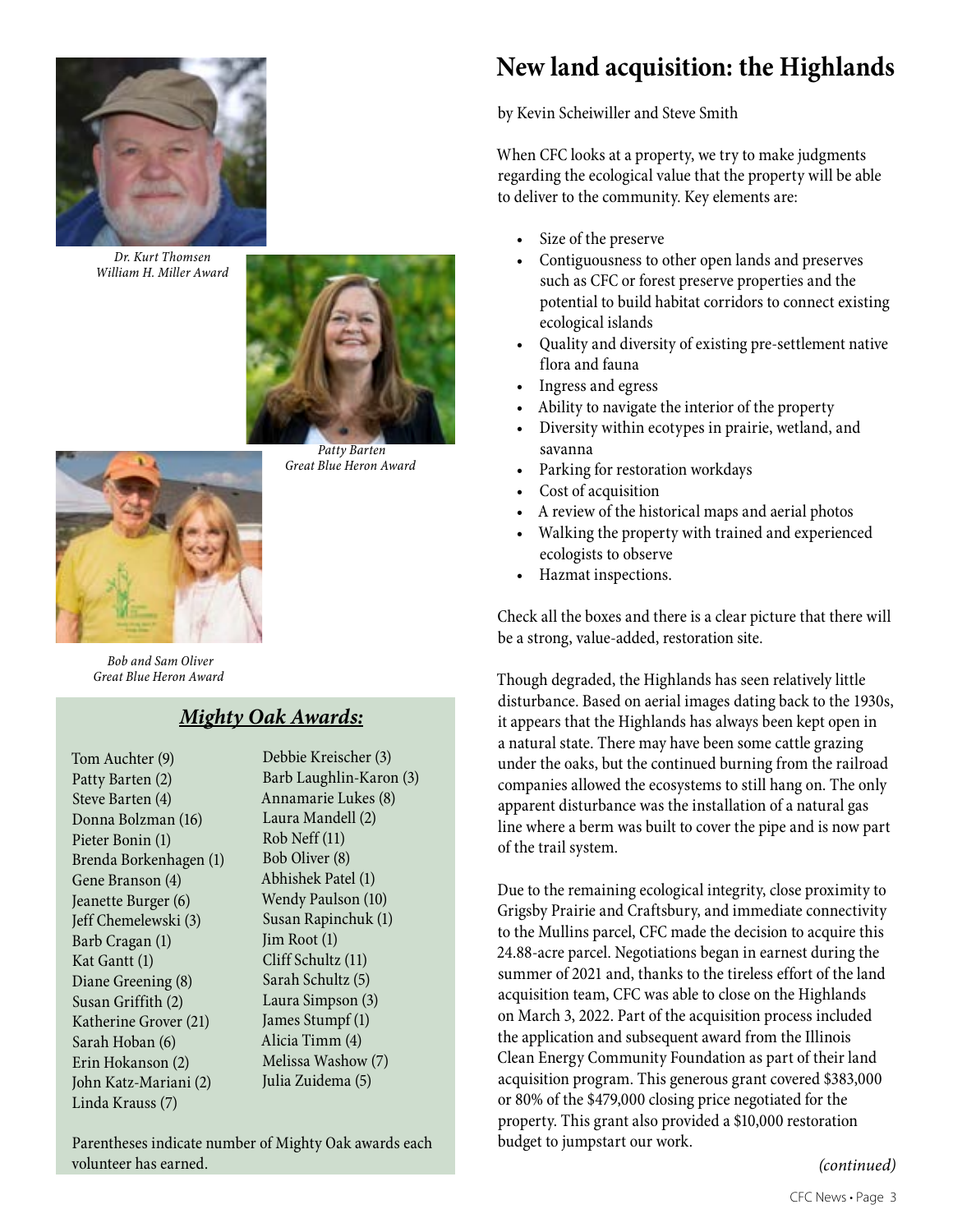### **The Highlands** *(continued)*

The Highlands is an exciting restoration project and a way to pay homage to CFC's humble restoration beginnings. In the 1980s, Tom Vanderpoel and restoration volunteers scoured the Chicago and Northwestern Railroad tracks to collect seed of rare native prairie and savanna species. There is no doubt that Tom knew all about the remnant vestiges on the Highlands property. High-quality native prairie species are still hanging on along the steep rocky slopes adjacent to the railroad including: Leiberg's panic grass, flowering spurge, porcupine grass, rough blazing star and Culver's root. Large bur oaks and shagbark hickories still protect nice savanna patches lush in remnant sedges and sprinkled with nodding wild onion, wild geranium, and Jacob's ladder. CFC plans to liberate these degraded remnant portions starting in the Fall of 2022. This will allow these species to flourish once again as we broadcast our seed mixes to fill in the gaps where the buckthorn invasion had taken over.

Attention will then be shifted to freeing up large oaks on the rugged Barrington Hills topography adjacent to the Barrington Hills Country Club golf course. Seeds from the remnant savanna species will be used to jumpstart a new savanna restoration under these trees. Overall, the site will have a huge diversity of ecosystems from dry hill prairie, to savanna, to wetland sedge meadows. Using techniques that have worked at Craftsbury coupled with the relatively intact nature of the site, we expect this to be a slam dunk restoration.



*Map showing location of the Highlands relative to our existing preserves.*

### **Equipment to aid our work**

We are wrapping up our winter clearing season and are in the middle of our spring burn season at the time of this writing. Over the past few months, we have started to invest in equipment to make all of our lives easier. Our current Stewardship Challenge Grant provided by the Illinois Clean Energy Community Foundation and a generous donor made it possible to purchase a hammer mill. This is a glorified thrashing machine that will take dried seed stalks and remove the seed from the head by a series of spinning rods and different size screens, allowing cleaned seed to pass through the bottom. Gone are the days of endlessly pushing rattlesnake master through a screen in the dusty barn! By processing the bulk material with this machine, we will be

able to spend more time in the field collecting seed. More seed  $=$  more prairies, savannas, and wetlands.

We also were recently gifted a fire suppression pump unit from our friends over at the Natural Land Institute. They had an extra pump gathering dust in a barn and we had a pickup truck just begging to have a pump! This pump has already played a critical role in our fires by providing



*Hammer mill. Photo by Kevin Scheiwiller.*

much needed power to put out fire line and snags that catch fire. On a recent burn, Steve Barten noted "how precise our fire lines are when using this pump." Having this water pump also adds another layer of safety to our burns and lightens the load on our burners not having to lug around a 5-gallon water pack.

The grant we were awarded from the Illinois Ornithological Society allowed us to rent a forestry mower for a week. We were able to mow a specific pattern into the buckthorn to hopefully encourage the use by specific species of birds that have adapted to using shrublands. In addition to that, we were also able to knock out another five acres of brush in the far southeast corner!

With all this equipment, what are the volunteers going to do?! Don't worry, nothing is being automated about the restoration work we accomplish together. Investing in equipment is additive to the work we have done and will always continue to do. Using a forestry mower to tackle the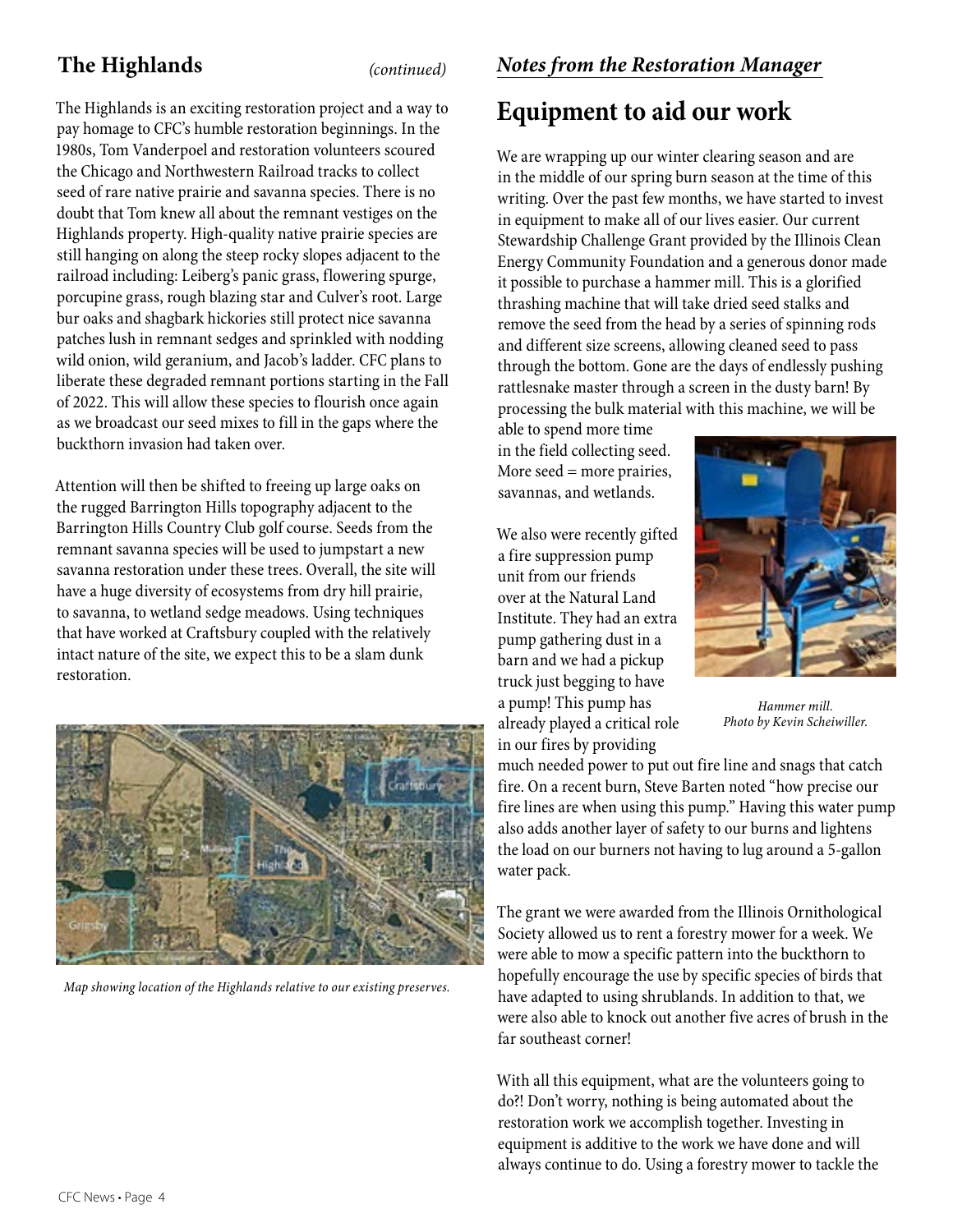horrendous buckthorn at Craftsbury allows us to cut larger buckthorn at Grassy Lake, Spring Creek, Baker's Lake, and now the Highlands. Using a seed processor to knock out five garbage bins of sky-blue aster means another workday to fill up another five bins of sky-blue aster to double the amount of seeds landing in new restorations.

We are always looking for ways to improve and expand our footprint as we strive to protect and expand our prairies, savannas, and wetlands!

— Kevin Scheiwiller

#### *Restoration Report*

### **The pinks**

CFC, like all midwestern grassland stewards, spends most of its restoration efforts to establish the three foundation families of the prairie and open wood understory.



*Starry campion. Photo from Illinois Wildflowers website: https://www. illinoiswildflowers.info/woodland/ plants/starry\_campion.htm.*

Three families provide about eighty percent of the non-woody biomass of Illinois' native habitat. The grass family dominates and forms the matrix of the grassland landform; the composite family is the world's largest plant family and its dozens of genera and scores of species account for most of the great displays of summer

and fall flowers; the soil-building legumes account for most of the rest; however, to achieve the proper balance and biodiversity, CFC must not neglect restoring members of the other 178 plant families found in the Chicago area that make up the remaining twenty percent of the vegetative cover. The family featured in this report is the pinks (the Caryophyllaceous), which are not prominent in any habitat or in any season.

Of the twenty genera of this family living in Chicagoland, thirteen have no native members. The non-native species are generally inconspicuous weeds. Though some, like corn cockle, bladder campion and soapwort, might be familiar to the knowledgeable plant lover in the BGI area, most would never even be noticed. Some live in lawns or in the cracks in driveways or sidewalks. None of the

non-native pinks would be described as invasive and I am quite sure that CFC has never had a workday devoted to controlling any representative of this group. In fact, the Deptford pink (a carnation) would win the prize of my favorite Old World wildflower in Barrington.

There are not many natives either, but CFC has made some effort to restore a few species. The starry campion is one of the stars of our restoration seed mix. This beautiful wildflower is very rare in the BGI area as a remnant plant—I never see it blooming along the railroad tracks anymore. Fortunately, it has done extremely well in all of our oak grove restorations—it thrives in the open oak woods at Baker's Lake and is doing well at Flint Creek Savanna and Grigsby Prairie. It will spread a short ways from the open woods into the adjacent prairie. I think Kevin Scheiwiller would rate this plant as one of the distinctive seeds in the CFC mix along with its consistent associate yellow pimpernel.

There are three more showy members of the Silene genus in our general area that have not been recorded in Lake County. A nursery-grown specimen of the royal catchfly was planted at Flint Creek Savanna many years ago—it has persisted and has actually spread. The odd thing is that seedlings have appeared hundreds of meters from the original planting much to the delight of our hummingbirds, who love this plant's brilliant scarlet blossoms. I have never seen the snowy campion, but it is known from Cook County so it may belong in the BGI territory; however, its habitat is seeps on steep banks so we do not seem to have the right place in any of the BGI preserves to restore this one. The final member of this genus is fire pink—it is one of CFC's Sought-After Sixty and has done extremely well in our shaded planting beds. Hopefully, our seed program success will get it going in our preserves!

There are two more pinks that we have never identified in our collecting area: the long-leaved stitchwort is on CFC's Sought-After Sixty list and the tall forked chickweed will join the list as soon as we knock one off. The final member of the family is the wood sandwort. We have two expanding populations of this diminutive savanna specialist in Original Grove at Flint Creek Savanna. We are not sure how it got there, both populations are growing near plant rescue sites; but over the years we have collected seed from the planted specimens that grew in Tom and Gail Vanderpoel's rock garden. At any rate, we need more of it—I believe it may be one of the conservative "old growth" oak bluff species.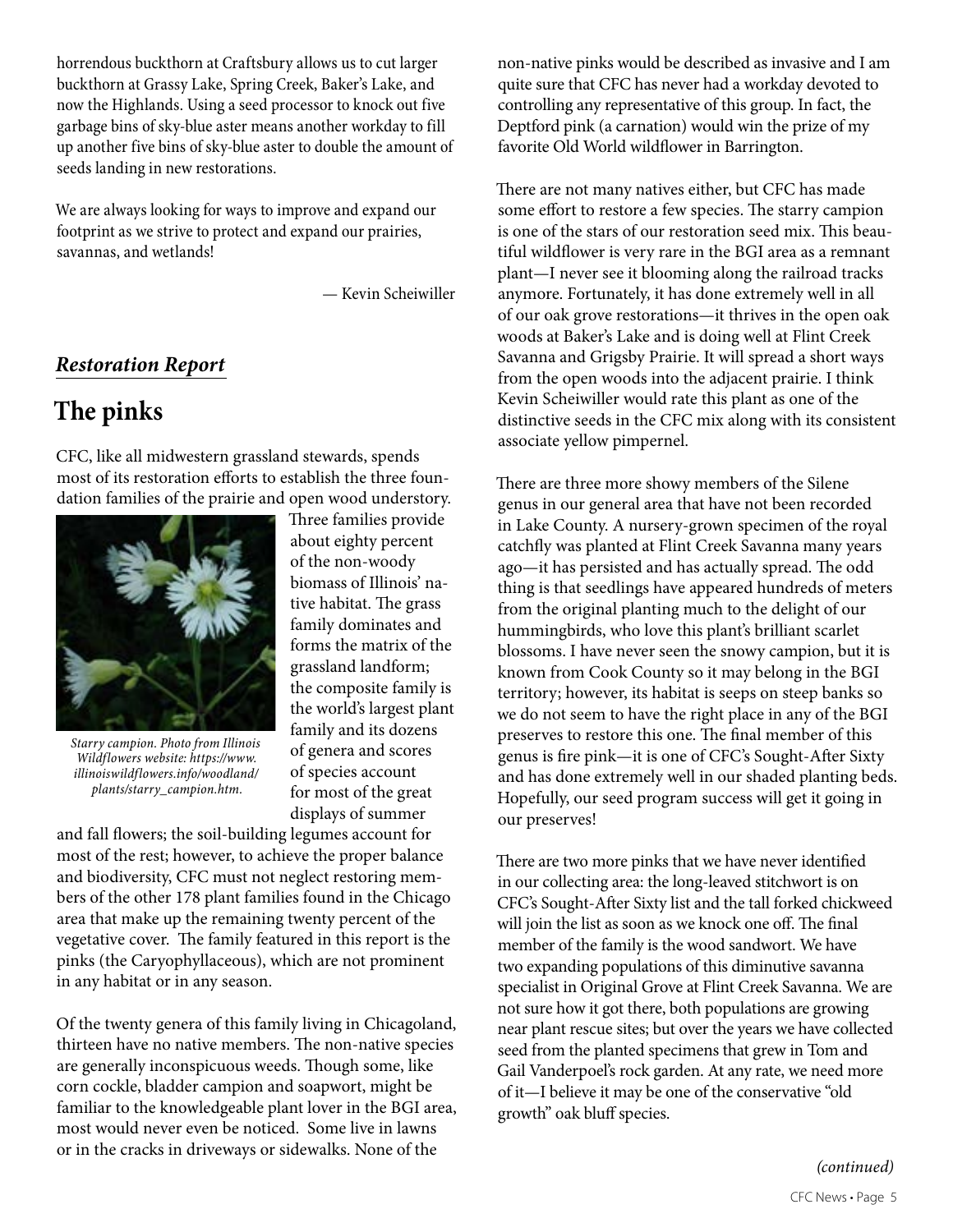#### *Restoration Report (continued)*

CFC exerts its strongest efforts to restore the entire range of native plants to our preserves. The pinks are not easy to restore, but I believe this is because we collect so little seed—I eagerly await the results of our Sought-After Sixty initiative and Native Seed Garden and other advanced techniques. We have plenty of places in the BGI area that would benefit from the presence of the native members of the pink family.

— Jim Vanderpoel

### **Plant a little prairie in your yard**

#### by Peggy Simonsen

At CFC's February Community Education program, Cindy Crosby, author and prairie steward, told a hybrid audience of in-person and webinar, "You need to KNOW the prairie!" She made a case for minimizing your lawn and adding native plants to your yard. American lawns use more herbicides and pesticides than any crop. North America is the only place in the world where tallgrass prairies existed, and only 2,300 acres of remnant prairie still exist in Illinois, the Prairie State.

So we each need to plant a little prairie in our yards. Prairie plants need a minimum of five hours of sun each day, but we mostly don't have to amend the soil. There are prairie plants that prefer sandy soil, wet soil, and even do okay in clay. Cindy listed the pros and cons of planting seeds versus small plugs: seeds are cheaper for large areas, but are harder to weed and take longer to get established. Small plants give instant gratification, are easier to weed, but cost more and are more labor intensive to plant. To smother turfgrass, she recommends using black plastic or layers of newspaper.

She suggested starting with small areas, like an entryway or edged garden. Get rid of "lollipop trees and poodle shrubs". Select plants for foliage as well as flowers. She shared photos of native plants in all seasons for appeal such as wild indigo (*Baptisia lactea*), bee balm (*Monarda fistulosa*) and wild quinine (*Parthenium ingegrifolium*). If you have a larger area to convert, she recommends planting in "drifts". When planting prairie plants in gardens, you need to plant them closer than you would in a full prairie, because in nature they hold each other up with shorter plants like little bluestem (*Schizachyrium soparium*) or wood betony (*Stachys lavenduliflolia*) at the base of tall ones, such as rattlesnake master (*Eryngium yuccifolium)*. Single tall prairie plants in a garden tend to fall over. Shorter forbs also keep grasses in check. She recommended other prairie plants that are good for home gardens such as pale purple coneflower (*Echinacea* 

### **Upcoming Events**

#### **Community Education Program**

The season's last program will be held at the Barrington Village Hall starting at 9:30 a.m. for coffee and conversation; presentation begins at 10:00 a.m. Also on Zoom.

**April 23 – Give Native Plants a Home** with Alicia Timm, chair of CFC's Habitat Corridors program

#### **Annual Native Plant, Shrub and Tree Sale**

**May 6-8** – Friday, May 6 for CFC members, open to all on May 7 and 8 from 9 a.m. to 3 p.m. CFC's annual plant sale will be held at the Good Shepherd Hospital barn area across Highway 22 from CFC Headquarters.

#### **Summer Camp**

Two sessions are planned for June 13-17 and June 20-24. Registration information is forthcoming.



*Photo provided by Cindy Crosby.*

*pallida*), prairie smoke (*Geum triflorum*), yellow coneflower (*Ratibita pinnata*) and a well-behaved grass, prairie dropseed (*Sporobolus heterolepsis*). Stiff goldenrod (*Olgoneuron rigidum*) is not as aggressive as the other goldenrods. Most of these are great pollinator attractors, and leave the stalks standing through the winter for eggs, shelter and winter appeal. If you have to cut them, leave a stack to help critters overwinter. When you plant a little prairie, invite neighbors to love native plants too!

Cindy Crosby is the author, compiler or contributor to more than 20 books. Her most recent book is *Chasing Dragonflies: A Natural, Cultural, and Personal History* (2020). Her recent book of photographs and essays is *Tallgrass Conversations: In Search of the Prairie Spirit* with co-author Thomas Dean (2019).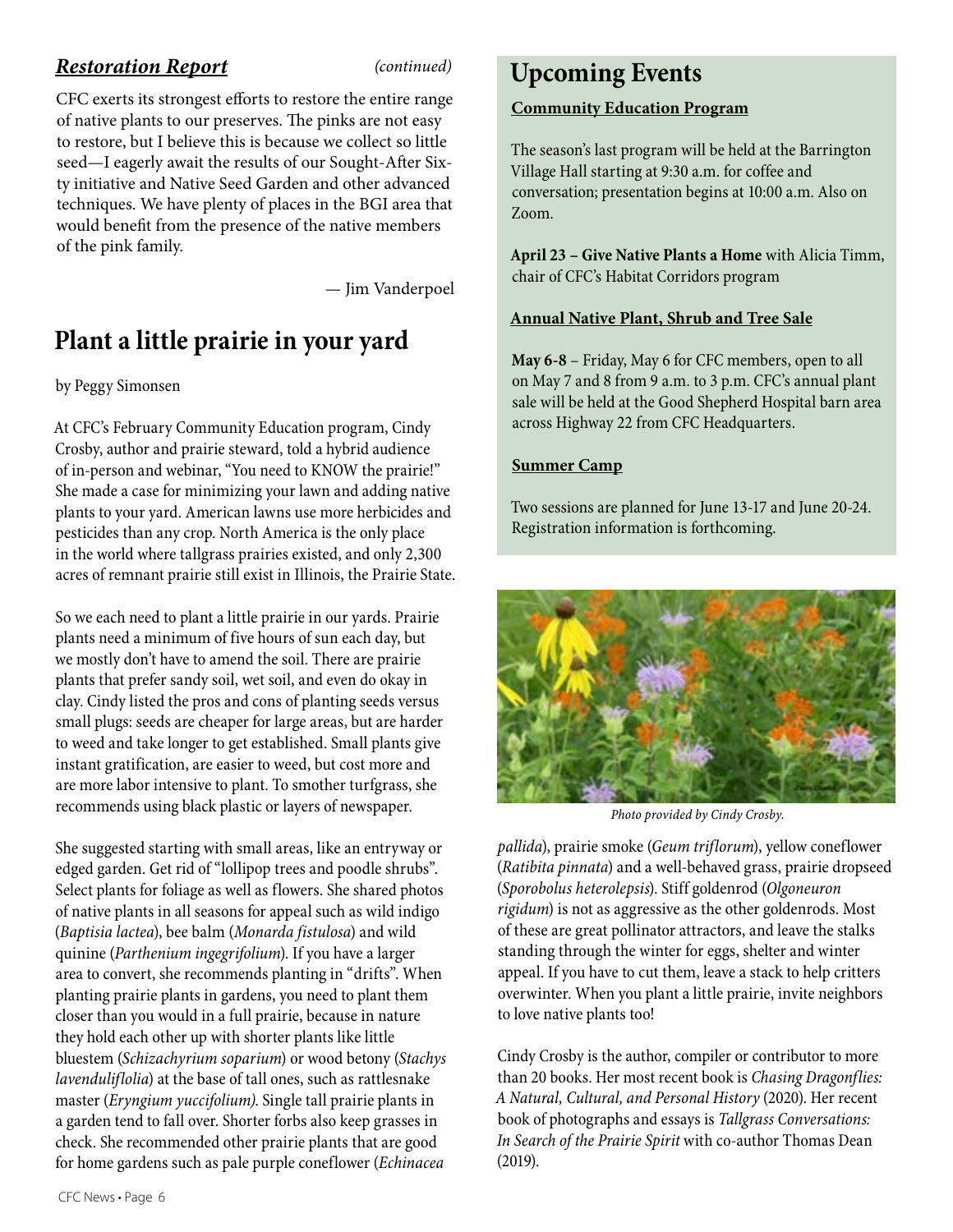### **Designing your native plant garden**

by Karen Rosene

Matt Hokanson and his wife Erin own Woods2Wetlands, LLC.

Matt opened our March Community Education program, "Designing Your Native Plant Garden" with an emphasis on goals, planning and preparation. This includes an examination of ecological goals, physical goals and aesthetic goals.

His "know your space" calls for a reckoning of the space's topography, history and soil type (sand, silt, clay). He described a quickie (informal) method to roughly determine the soil type which he calls a "thumb test." This means taking a soil sample and attempting a guess by the way the sample behaves when rolled between the hands. Nifty. He also provided a method to test water infiltration by digging a  $12$ " x  $12$ " x  $12$ " hole, then filling it with water three times, measuring the length of time for absorption. (This delighted everyone. I saw them come to attention.)

Matt's program also included advice about garden design (formal and naturalized). His "think long term" suggests using templates, online resources and large scape (rocks, sculpture, etc.) to design island gardens and border beds.

He provided a welcome list of approximately 70 of his personal favorite plants and shrubs—pausing at each one to provide pros and cons—to a very appreciative audience. He carefully distinguished between native and cultivar, advising the importance of natives, as well as a caution about the use of neonicotinoids. There were suggestions about some aggressive natives to avoid, too. (I happen to have most of them in my gardens.)

Contact information: www.woodstowetlands.com.

### **Last 2022 Community Education program**

Note: Our previously scheduled program on Saturday, April 23 by Dr. Michael Jeffords on Vanishing Edens: Biodiversity in a Changing World had to be canceled. We are fortunate to have Alicia Timm step in with an informative program provided both in person at the Barrington Village Hall and on Zoom. If you have already registered for the Vanishing Edens program, there is no need to re-register.

#### **Give Native Plants a Home**

Saturday, April 23, 2022, 10:00 - 11:30 a.m. Alicia Timm, chair of CFC's Habitat Corridors program

Native Plant, Shrub and Tree Sale! Alicia will also provide<br>multiple regional resources. Bring the natural beauty home! Learn how to identify the habitats in your yard and welcome the perfect native plants that will succeed in each. Just in time to determine which native plants to purchase at CFC's Native Plant, Shrub and Tree Sale! Alicia will also provide

Alicia brings her experience advising homeowners on appropriate native plants for their various habitats and will  $\lambda$  have an existence propriate native plants for the factor approximately Matt will discuss elements of garden design and share plant combishare specific recommendations for each of nine possible conditions.

This program will be provided both in person at the I his program will be provided both in person at the<br>Barrington Village Hall, 200 S. Hough Street, and on Zoom. Join us at 9:30 a.m. for coffee and conversation. RSVP to bit.<br>Jy/CEC Apr22 or 847.382.5 AVE (7283) or communityed@ citizensforconservation.org. Please provide your name, email and phone. CFC members attend for free as a benefit of<br>membership Program fee is \$10.00 for non-members Registration will provide sign-in information for Zoom. ly/CFCApr22 or 847-382-SAVE (7283) or communityed@ membership. Program fee is \$10.00 for non-members



*Erin and Matt Hokanson. Photo provided by Matt Hokanson.*



*Photo by Alicia Timm.*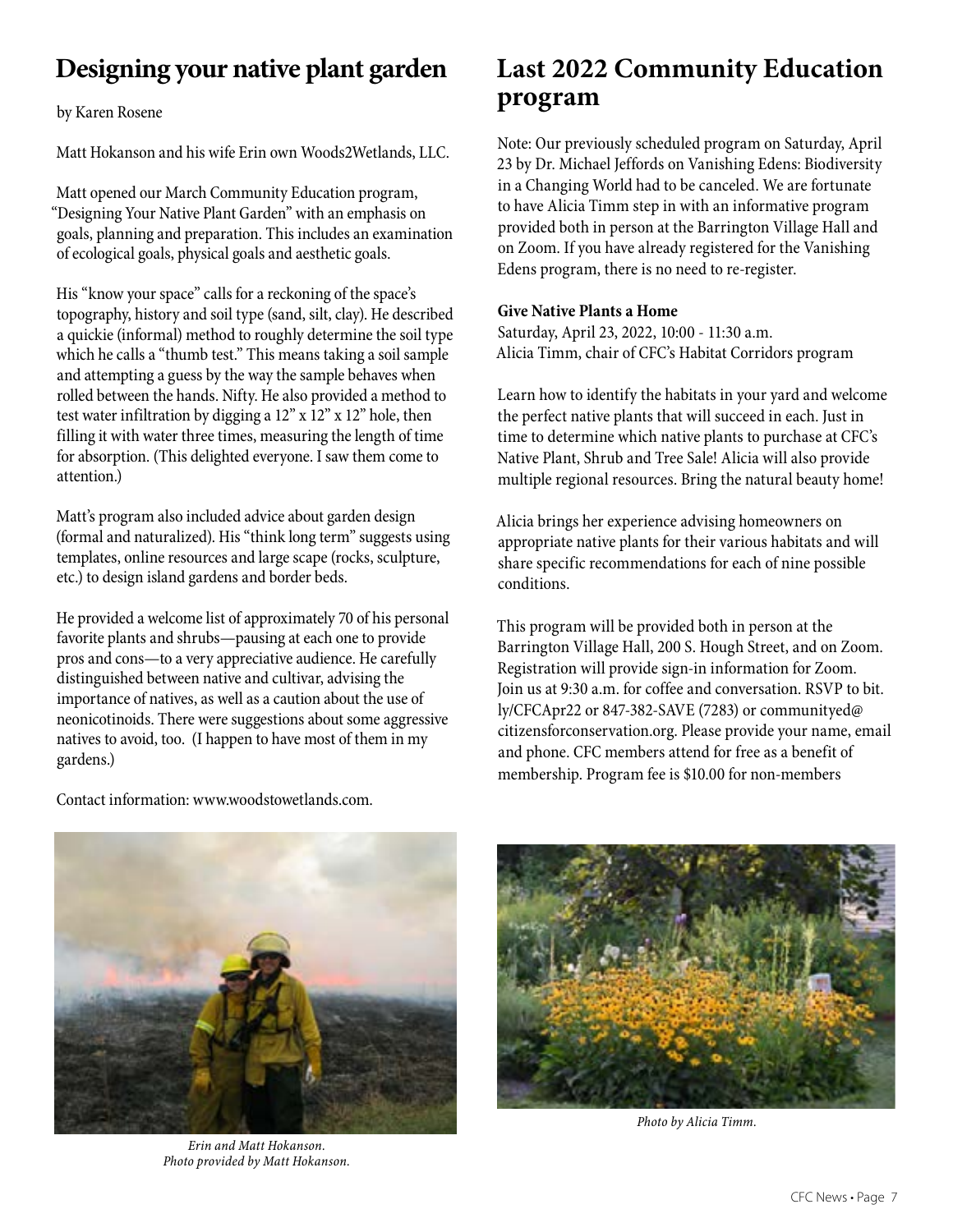### **CFC in-person native plant sale is back! Volunteers needed**

If you miss the online ordering deadline of April 17 for Citizens for Conservation's 26th annual Spring Native Plant, Shrub and Tree Sale, don't worry: after a two-year hiatus due to COVID precautions, the in-person sale is back!

It will be held Friday, May 6 for CFC members and Saturday, May 7 and Sunday, May 8, for the general public, from 9 a.m. - 3 p.m., in the Good Shepherd Hospital barn area, east of the hospital, at 450 W. Highway 22 in Lake Barrington. COVID health and safety protocols will be in place.

Volunteers are needed May 2 - 8. Find opportunities on the Barrington Area Volunteer Connection site: https://volunteer. thebavc.org/need.

CFC's sale is one of the largest in the area, offering more than 350 varieties of forbs, ferns, and grasses. This year's sale will also feature a special Mother's Day garden package, which includes an assortment of flowers that will attract butterflies and bees, and will provide blooms from spring through fall.

### **Time to renew**

Becoming a member of CFC means becoming part of a dedicated group of people who believe in the need to protect and restore open land in the Barrington area, and to educate our community about the significance of "Saving Living Space for Living Things". CFC has over 50 years of experience working with volunteers to support that mission. To achieve what CFC has already accomplished, and continue to build on our past successes, a strong base is needed. Our membership is a big part of that base.

Is your membership current? Now is a good time to show your support. If you have not renewed already, you can renew online at: (https://citizensforconservation.org/ get-involved/become-a-member)—no need for postage. Alternatively, a renewal envelope will be arriving by mail in April.

Is there someone to whom you might give a membership as a gift? Don't forget, a current membership makes possible a 10% discount at the Native Plant, Shrub and Tree Sales. Please renew online or by mail with the envelope in the April mailing.

### **Future conservation leaders growing future prairies**

by Kevin Scheiwiller

Last year, high school liaison John Crossin reached out to propose an interesting concept. What if high school students used space in the Barrington High School greenhouse to grow native wildflowers and grasses? The obvious answer was, that would be fantastic! But, how would this project work? John wasted no time in taking initiative. He coordinated



*Barrington High School greenhouse seedlings. Photo by John Crossin.*

with the High School Horticultural teacher and his employer, Home Depot, to come up with a plan and funding. John's impressive proposal and ability to secure all the materials needed from a Home Depot grant made for an easy sell of the project. The quest to grow around 30 different native plants for a High School native plant sale was on. The last step was just to collect the seeds!

John was instrumental in getting many hands out to workdays during the Fall to collect seeds from the plants that he intended to grow. At CFC, we sow the seeds in the Fall/ early Winter and let nature stratify the seeds. John and his classmates have been taking the more professional approach of stratifying seeds in a temperature-controlled environment for very specific time periods. The students sowed the seeds in February so that the seed coats break and little cotyledons emerge. This will give these seedlings plenty of time to grow into robust specimen come the plant sale in May! Anything that is not sold will be planted either at a CFC restoration or as part of the Dreamway project behind the football field at the High School. Great work John!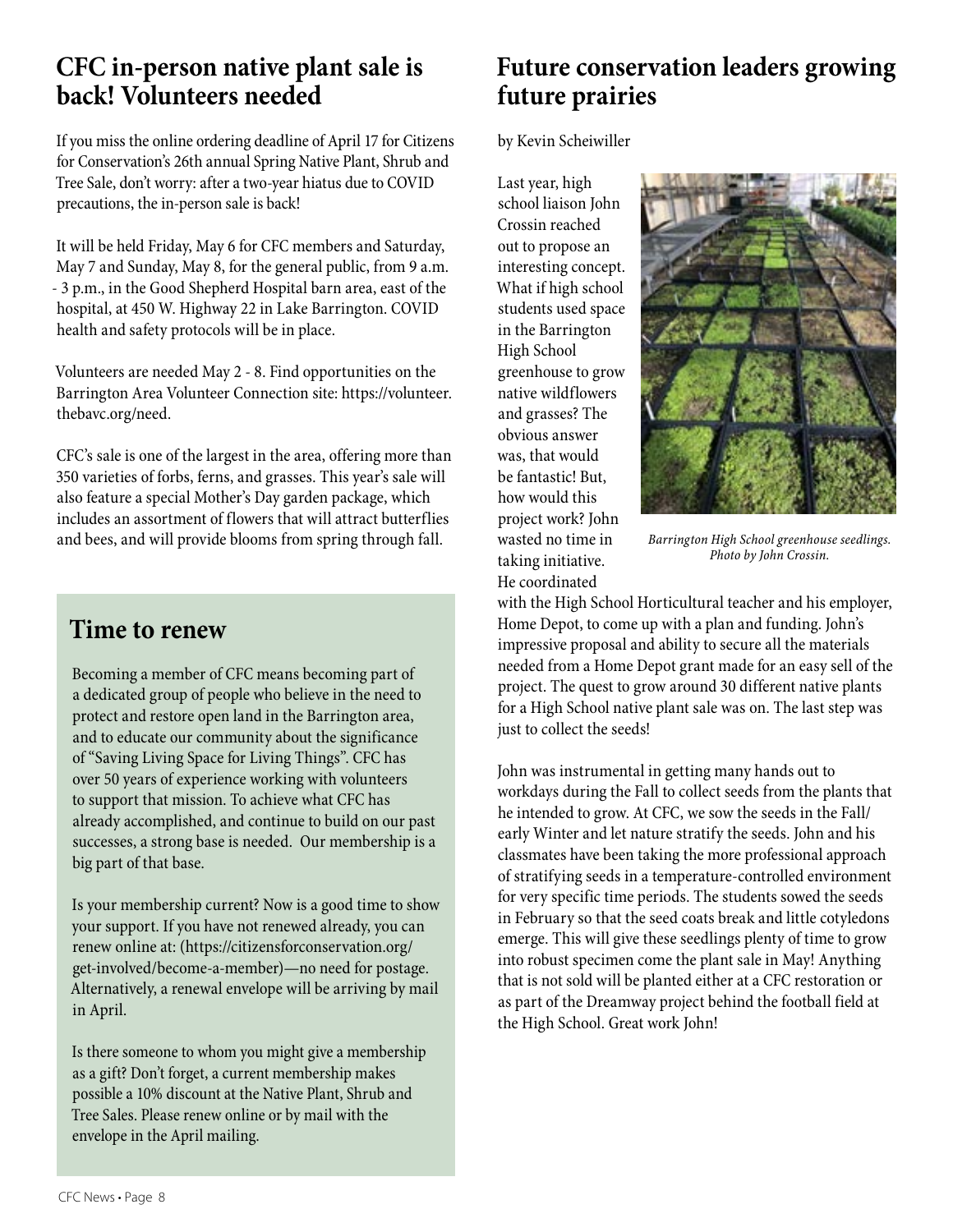### *A Healthy Nature Handbook* **review**

The Winter 2022 CFC News introduced *A Healthy Nature Handbook*, a new restoration guide edited by Justin Pepper and Don Parker and published by Island Press. Daniel Suarez of Audubon Great Lakes reviews the guide below. Reprinted by permission.

Aldo Leopold once wrote that "One of the penalties of an ecological education is that one lives alone in a world of wounds. Much of the damage inflicted on land is quite invisible to laymen. An ecologist must either harden his shell and make believe that the consequences of science are none of his business, or he must be the doctor who sees the marks of death in a community that believes itself well and does not want to be told otherwise."

Written nearly a century ago, Leopold's words still ring

true for many. In places like Chicago, where prairie was converted to farms and then homes, subdivisions, neighborhoods, and one of the largest metropolises in the United States over 100 years ago, we struggle



*A Healthy Nature Handbook featured at Raise-a-Pint. Photo by Patty Barten.*

to find the scars of past sins on the landscape. However, for nearly half a century, everyday people have taken up Leopold's challenge and accepted that the consequences of science *are* their business, that there *are* marks of ecological decay all around us, that in fact communities *can* make a difference. These everyday people have congregated on weekends and weekdays, in the heat and mosquito-ridden humidity and in the piercing cold to begin putting small fragments of our ecological heritage back together. They've come from backgrounds as schoolteachers, pharmacists, lawyers, artists, and activists, learning from established professional experts but most importantly from each other. The result is a network of highly-motivated, generous individuals who are driven by the idea that to restore an ecological community, a human community must be formed around the cause.

For many, however, this network is inaccessible. Chicago, while highly manipulated and fragmented, does have an abundance of parks and preserves that set it apart from many large metro areas. In more rural areas, or areas lacking access to nature, finding like-minded individuals and progressive institutions that value the contributions volunteers make can be exceedingly difficult.

That is why books like the *A Healthy Nature Handbook: Illustrated Insights for Ecological Restoration from Volunteer Stewards of Chicago Wilderness*, edited by Justin Pepper and Don Parker, are so needed. Breaking down the barriers for access to some of the most forward-thinking, hard-working volunteer stewards in the region, this volume will help connect isolated individuals with the thought processes, ingenuity, and innovation that are hallmarks of the volunteer stewardship community in the Chicago Wilderness region.

As a college graduate during the Great Recession of the late 2000s, I found myself in a difficult situation. Armed with a dual degree in Art History and Religion, I was unable to find work in galleries and museums, leading to a less-thanideal job of bagging groceries at Whole Foods. I felt lost, stuck, and in need of a new direction. Someone turned me on to the idea of volunteering at the Indiana Dunes National Lakeshore (now National Park), and I fell in love with the idea of becoming a National Park Ranger. Having grown up never camping, hiking, or even visiting a National Park, I didn't have a grasp on what exactly I could accomplish or what I could learn. After making the long weekly trek to the Dunes on the South Shore Line for almost a year, I was tipped off that there were actually opportunities to volunteer doing habitat restoration closer to home. I attended one workday at Somme Prairie Grove with Stephen Packard, one of the volunteer stewards highlighted in *A Healthy Nature Handbook*, and my life was never the same.

Stephen and the Somme volunteers lit a fire under me. I had a radical awakening that challenged everything I thought I knew about nature, Chicago, and humans' ability to restore what was lost. I immediately started spending my days off and time before or after work at Somme and other preserves, meeting stewards, asking questions, tagging along to mark areas for future workdays, collecting seeds of rare species, or hand-pollinating endangered orchids. It wasn't easy or comfortable, and I was pushing myself outside of my comfort zone to spend time with unfamiliar people in unfamiliar places. However, before long I had established a strong network of teachers and mentors. This privilege afforded me the opportunity to eventually get an internship doing prairie restoration at the Chicago Botanic Garden, which developed into a temporary job with the Plants of Concern community science project, and eventually a career with Audubon Great Lakes, where I have worked for the past eight years.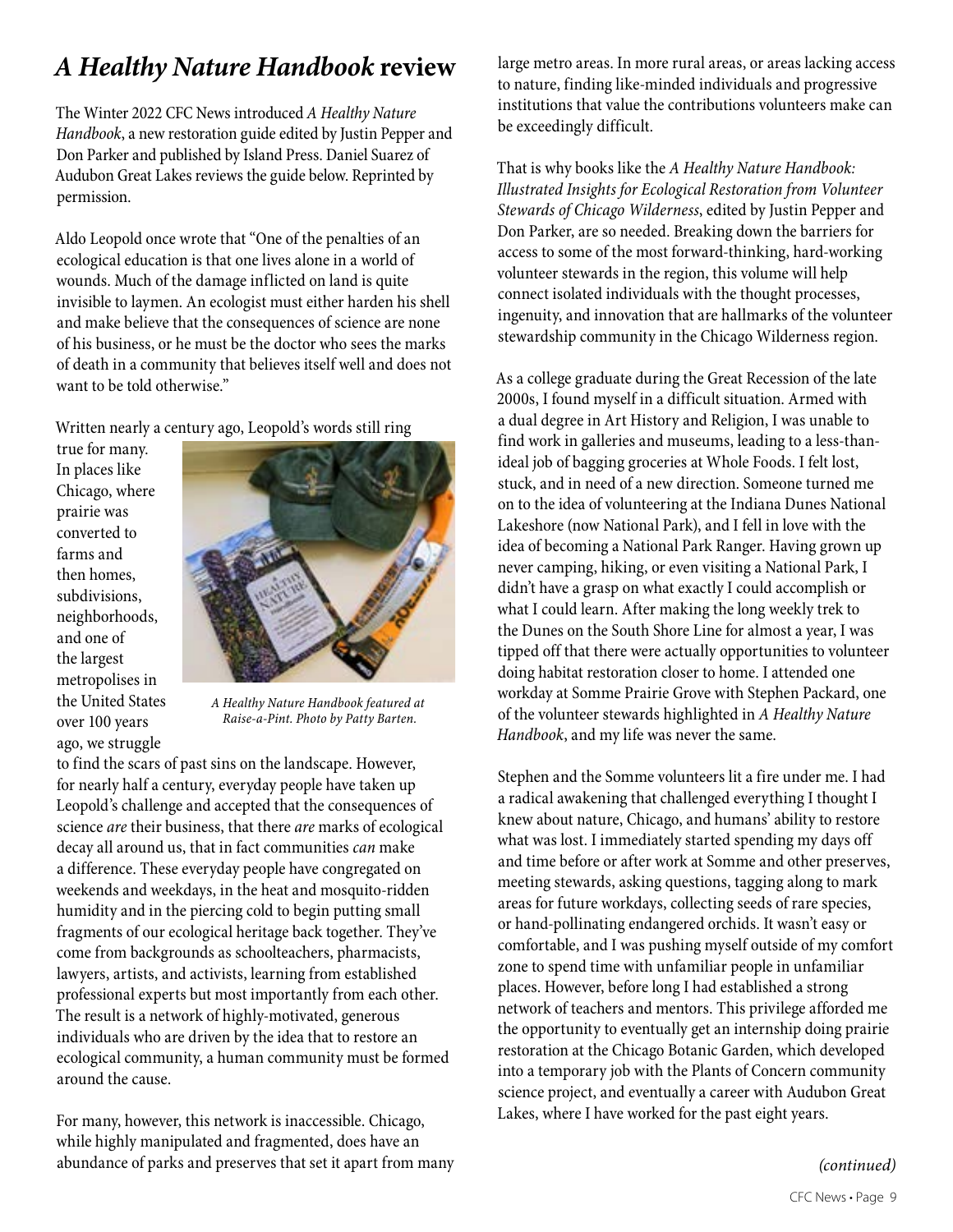What does my story have to do with *A Healthy Nature Handbook*? As I read through this impressive volume, I found myself with that familiar feeling I first felt at Somme. Hearing about innovations in restoration directly from the people that developed them, I felt that fire being lit under me again. And I know that others in the Chicago Wilderness region and beyond will feel the same.

The book focuses on particular restoration techniques, like the oft-duplicated sedge warrior process innovated by Tom Vanderpoel and Citizens for Conservation, or the backyard seed propagation efforts of Rob Sulski and the North Branch Restoration Project. Peppered throughout are nuggets of wisdom that are useful not only to those in the Chicago Wilderness region, but beyond. That's because the conversational style of teaching that volunteer stewards excel at is faithfully reproduced throughout the book. Therefore, even if you're restoring longleaf pine forests in Georgia, you can learn about the thought processes and can-do attitude that resulted in a regionally significant rare plant propagating effort and apply them to your own geography.

Similarly, one does not need to be able to identify Henslow's sparrows or bobolinks to be able to understand Jenny Flexman's ability to "see ecosystems in 3D" and thus change their observational skills to interpret restoration through the lens of savanna or woodland birds. The book provides specific information that some may benefit from, and general ways of viewing ecosystems and the challenges of restoration that everyone can apply to their local habitats. This, in turn, should spawn creativity and experimentation from a new generation of stewards, which are sorely needed in our age of rapidly-declining biodiversity.

The visual format of the book will appeal to everyone, especially younger stewards who are familiar with bite-sized pieces of information that are rich with graphics that mimic social media and blog posts. The authors imply that one of their goals was to build a *Cook's Illustrated* for habitat restoration; the book acts not like a traditional recipe book that teaches you how to cook a specific dish, but rather teaches you how to build skills and techniques so that you can cook a great dish using the ingredients you happen to have on hand.

*A Healthy Nature Handbook* will surely influence a new generation of stewards. I know I'll be sharing this volume with future Audubon interns and volunteer stewards—both in and outside of Chicago—for years to come. Tools like this help build more ecological literacy, which is essential if we are to combat the biodiversity and climate crisis at hand.

*A Healthy Nature Handbook (continued)* One doesn't become a steward overnight. It requires patience, curiosity, hard work, and access to innovative teachers and ideas. *A Healthy Nature Handbook* takes the onus off of the individual to make those connections and helps fast track the development of ecologically-literate communities that can help us reimagine a brighter future for nature and humans.



*Daniel Suarez.*

### **Knowledgeable volunteers needed**

Spring is here! Habitat Corridors is receiving many requests for property visits from CFC members. We are delighted so many homeowners are interested in "saving living space for living things" one yard at a time. As demand grows, so must our program. We need more passionate volunteers to provide property visits. Interested volunteers should be able to identify invasive species. They should have a deep interest in and ability to identify and recommend native plants (forbs, grasses, sedges, shrubs, and trees). Property visits are scheduled by volunteers based on homeowner and volunteer availability and visits generally last about an hour. Our geographical range is about 20 to 30 minutes from CFC headquarters. New volunteers will train with a seasoned Habitat Corridors volunteer. It's a fun learning experience for all. For more information, please contact info@ habitatcorridors.org. Thank you and we look forward to the growing season!

Our Community Education committee is also looking for enthusiastic volunteers to join us. Help plan winter programs and assist at the four Saturday morning sessions, January through April. No particular skills are needed, but interest in helping others learn about using native plants to improve habitat on their properties. Contact Peggy.Simonsen@citizensforconservation.org.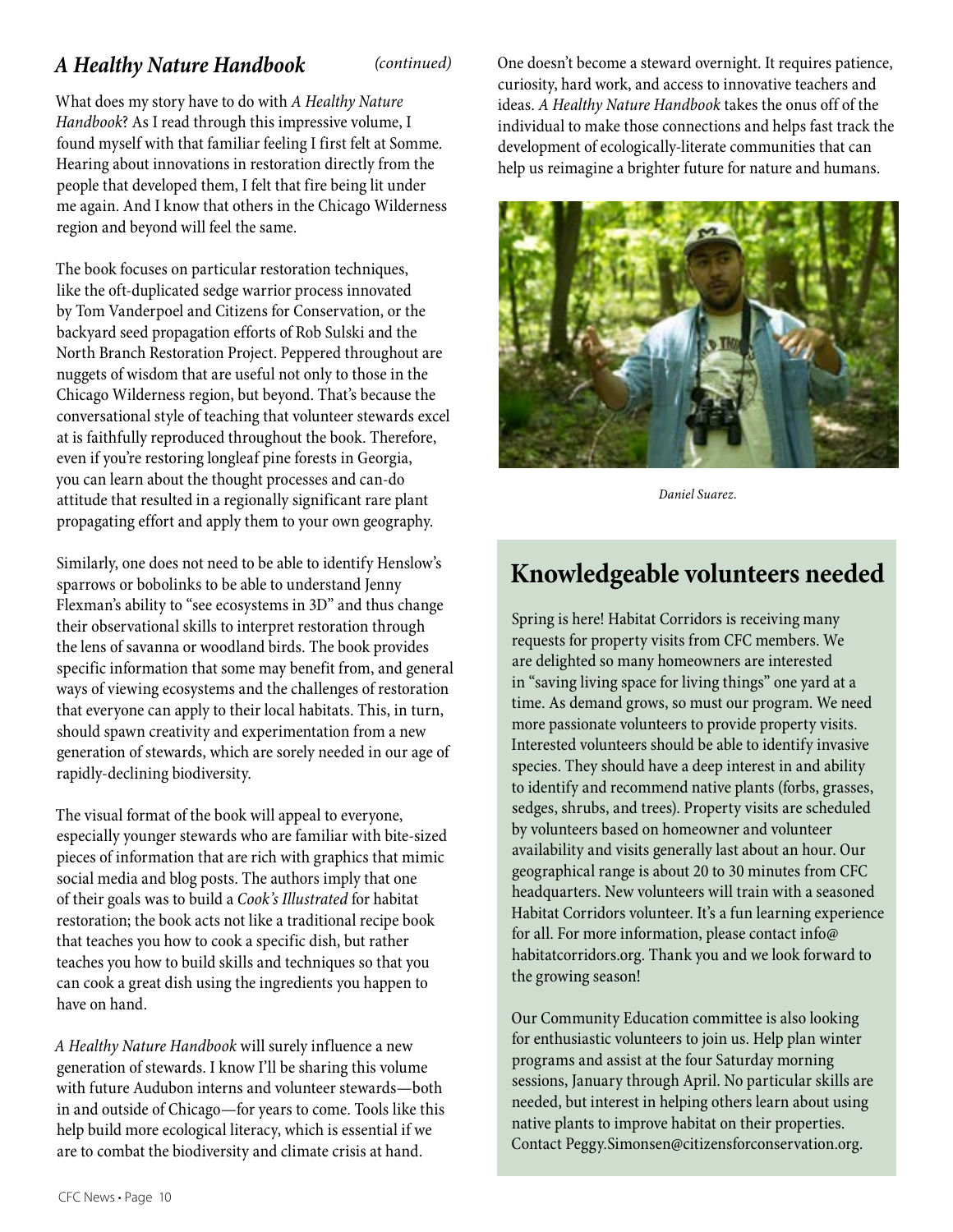### **Irruption of redpolls**

by Meredith Tucker

This winter our area has been treated to an infrequent event an irruption. It's not an eruption of lava or other material but an irruption of birds! In this case, the common redpoll has inundated local feeders. Winter weather conditions have been just right for masses of finches to arrive in northern Illinois.



*Redpolls swarming a feeder. Photo by Stephen Barten, DVM.*

In most years one sees a few redpolls at thistle feeders, but this year they are visiting in much greater numbers than usual. Although they migrate to warmer locations every year, conditions in 2022 have lured them farther south than usual. Most birds have established migration routes, but this year the redpolls are traveling far in large numbers almost certainly to find food.

When the seed crop north of us fails, birds will travel beyond their usual range searching for a reliable winter food supply. Another bird that does so is the pine siskin. Strangely, siskins have not been prevalent at my feeders this year, but perhaps they are finding seeds they prefer to the nyjer I provide.

It's difficult for ornithologists and other scientists to predict irruptions because they are not certain what forces drive

the movement. It is clear that some birds prefer the seeds of specific plants, and they may keep moving until they find a place where those seeds are plentiful.

Redpolls prefer the seeds of birch and alder trees. If those are not available in sufficient quantity, the birds settle for feeders that provide thistle (often called nyjer) seed. This is not actually the seed of a thistle plant but is a small, black seed from the African yellow daisy *Guizotia abyssinica.* 

People sometimes worry about having a yard full of thistle plants if they feed this seed. They wonder how one controls seed germination. The United States Department of Agriculture has taken care of that. It requires that the seed be heat-sterilized before it is sold to the public.

One caution about feeding thistle seed is that it can get rancid or moldy. Any seed can become moldy, but I find that nyjer is more likely than others to do so. In the winter I keep my thistle seed in a galvanized can in my unheated garage. However, during the summer I keep smaller quantities of nyjer on hand in plastic bags in my freezer. It lasts beautifully there.

I highly recommend that you hang a thistle feeder early next fall. Once the finches find it, you will have avian company all winter! I ask that you be consistent with your bird feeding. Please don't feed them regularly and then abandon them in the coldest weather. I have a soft spot when it comes to wildlife and worry about it, but the truth is that there may be another feeder or two in your neighborhood to take over feeding when you head for a winter vacation!



*Redpoll. Photo by Stephen Barten, DVM.*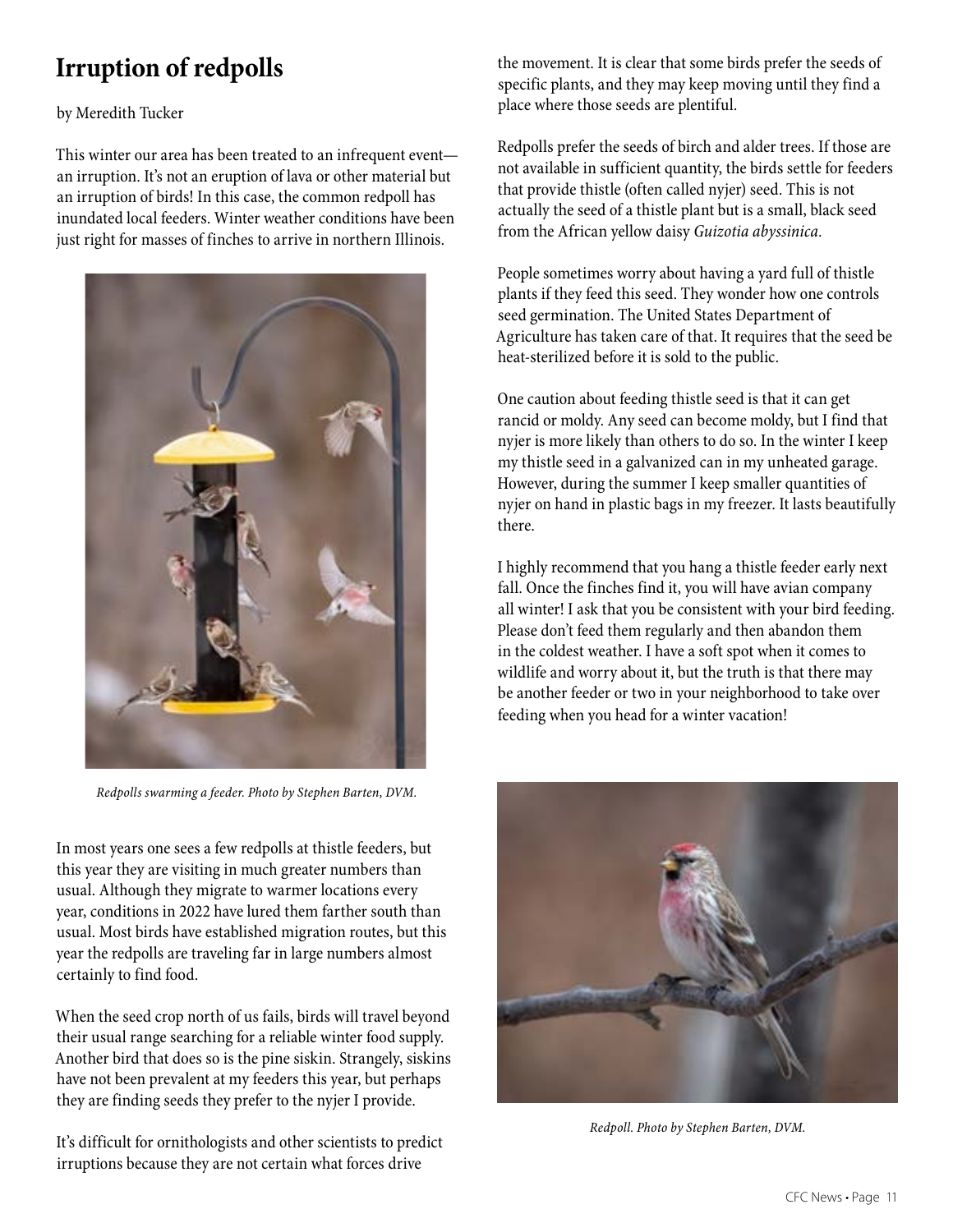### **Barrington area spring bird walks & hikes**

Sponsored by Citizens for Conservation

Track spring migration with Barrington naturalists Wendy Paulson, Barb Laughlin-Karon and Laura Simpson. Walks are free and open to the public but spaces are limited and registration is required. Waterproof boots are strongly recommended for these hikes. Bring your binoculars (and insect repellent if desired) and dress for the weather.

Before you head out, please be sure to check the CFC website for any last minute changes or cancellations.

April 22, 8:00 a.m. — Crabtree Nature Center (3 Stover Rd. off of Palatine Rd.)

May 6, 7:30 a.m. - Deer Grove East\* (entrance on north side of Dundee Rd., west of Hicks Rd., east of Smith St. Go to farthest and last parking area to the west of Picnic Grove #1) with optional extension to Camp Alphonse (off Dundee Rd.)

May 13, 7:30 a.m. — Crabtree Nature Center (3 Stover Rd. off of Palatine Rd.)



*Northern flicker. Photo by Stephen Barten, DVM.*

May 17, 7:30 a.m.  $-$  Beverly Lake\* (parking lot on north side of Higgins Rd./Rt. 72, east of Rt. 25, west of Beverly Rd.)

May 18, 3:30 p.m. — Baker's Lake (parking lot on Highland Ave. south of Hillside Ave.); students welcome

May 20, 7:30 a.m. — Headwaters\* (parking lot on Wichman Rd. off north side of Rt. 72, ½ mile west of Rt. 59)

May 27, 7:00 a.m. — Paul Douglas Preserve, Hoffman Estates\* (use the Grassy Ridge Meadow Entrance on West Central Rd., between Ela Rd. and Freeman Rd., park all the way at the end of the lot)

June 3, 7:00 a.m. — Galloping Hill\* (meet at Penny Road Pond parking lot, less than a mile west of Old Sutton/Penny Rd. intersection)

\*indicates a more strenuous hike

**Registration required:** RSVP to Susan Baert at susan.baert@ citizensforconservation.org or 847-854-2175. Be sure to include name, email address and best number to contact you should that be necessary.

### **Raise-a-Pint - A community coming together to learn and support nature**

#### by Patty Barten

"Those are the fun people from CFC who do important things in conservation" was the response to inquisitive patrons at the Wild Onion Brewery each Wednesday in March. CFC was invited to help the community better understand our mission. We held fun "ask the expert" nights with a different theme of practical information each week to help people support nature. Continuing the support, the Wild Onion Brewery donated \$1 for each pint sold that day.

Each week's topics were practical things people ask about. It was great fun with something for everyone. Games like "guess the twig ID", original artwork explained by knowledgeable conservationists, how to use binoculars, native plants that work best together in each growing condition, helpful photos, toys, bird house design comparisons, how to remove invasives, and lots of reference information to take home if desired. Everything was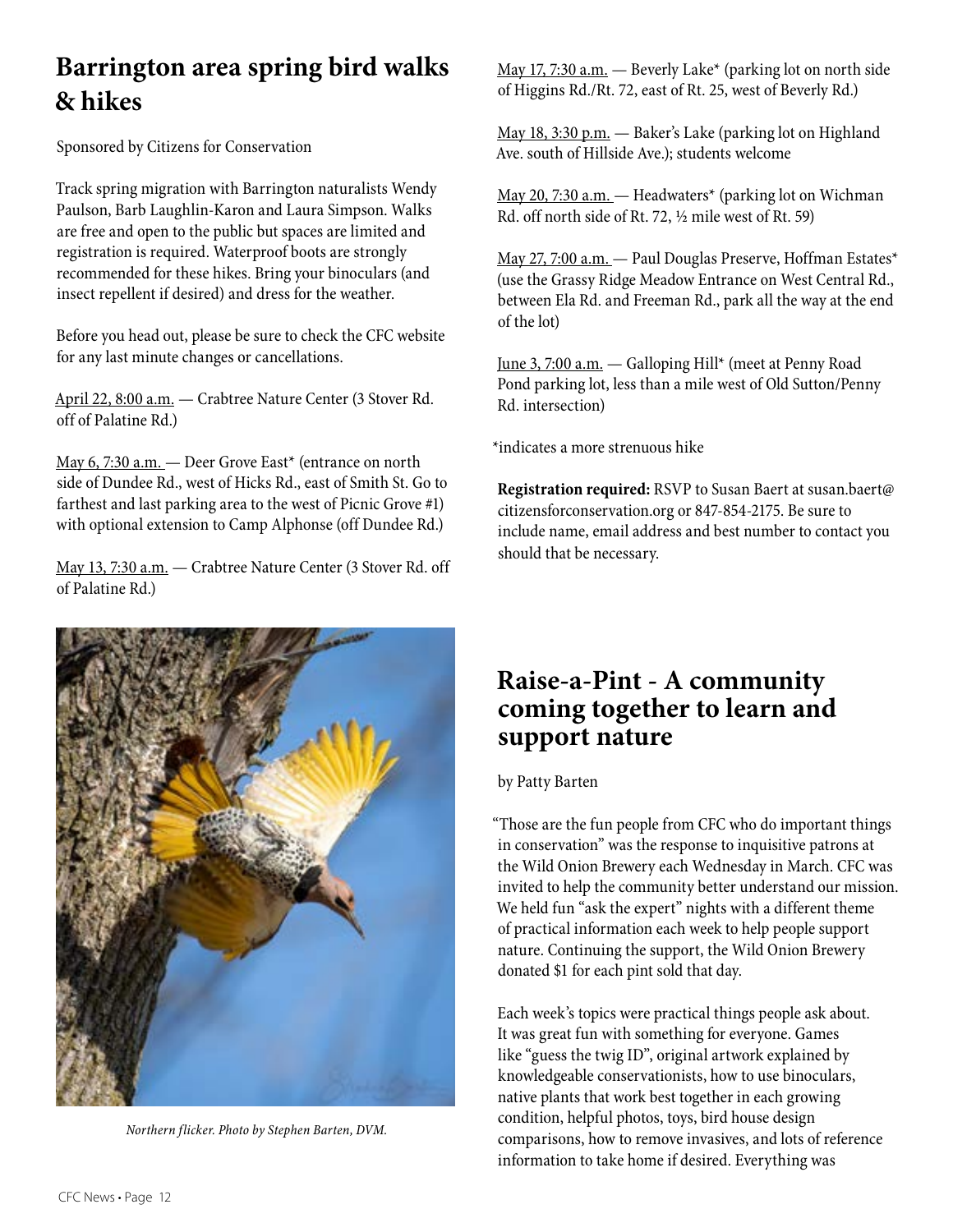supported by one-on-one dialogue with experts who shared supported by one-on-one dialogue with experts who shared<br>what works best in our area. Each night also featured themebased high-quality raffle items. The Onion's life size Bogart figure became our CFC-mascot decorated for each night's theme and the staff all wore CFC T-shirts. **support nature** 

The evenings were filled with smiles, laughs, old and new friends, and fun. Engagement and sharing with the new richus, and fun. Engagement and sharing while the community were priceless. Thank you to all who came to learn, support CFC's efforts, and help nature. Special thanks to the Wild Onion Brewery for this opportunity and being such a strong conservation partner over the years.  $\frac{1}{2}$  in conservative priceless. Thank you to all who came to



Peggy Simonsen, Judy Springer, Ginger Underwood and Alicia Timm *manning CFC's exhibit and enjoying a pint at Raise-a-Pint.* **Photo by Patty Barten.** 



*Wild Onion Brewery staff sporting their CFC T-shirts. Photo by Patty Barten.*



*CFC members and fans like Mike and Kathy Hartke came each week for the fun, learning, raffle prizes, and to show support for all that CFC gives to the community. Photo by Patty Barten.*

| <b>Weekly Theme</b>                               | <b>CFC</b>                                                                     | <b>Raffle Prizes</b>                                                                                                                                                                                                                                                                         |
|---------------------------------------------------|--------------------------------------------------------------------------------|----------------------------------------------------------------------------------------------------------------------------------------------------------------------------------------------------------------------------------------------------------------------------------------------|
|                                                   | Program                                                                        |                                                                                                                                                                                                                                                                                              |
| Using native<br>plants and garden<br>designs      | <b>Experts</b><br>Habitat<br>Corridors<br>Plant Sale<br>Community<br>Education | • A.M. Leonard<br>Deluxe Soil<br>Knife                                                                                                                                                                                                                                                       |
| Attracting birds to<br>your yard                  | <b>Bird</b><br>Conservation<br><b>Bird Monitors</b><br><b>Bird Walks</b>       | · Bird Feeder,<br>Thistle Seed,<br><b>Bird Sticker</b><br>Book, Bird<br>Reference<br>Guide<br>$\bullet$ Onion Pub<br>Shirt & Gift<br>Card                                                                                                                                                    |
| IDing invasives<br>and removal<br>recommendations | Restoration<br>Habitat<br>Partnership                                          | · Folding Silky<br>Saw - Hand<br>Pruning Saw<br>$\bullet$ Signed copy<br>of A Healthy<br><b>Nature</b><br>Handbook:<br><i>Illustrated</i><br>Insights for<br>Ecological<br>Restoration<br>from<br>Volunteer<br>Stewards of<br>Chicago<br>Wilderness by<br>Justin Pepper<br>and Don<br>Parker |
| Helping nature,<br>what YOU can do                | Education<br>Native Seed<br>Gardeners<br>Membership                            | · Signed copy<br>of Picturing<br>the Prairie, A<br><i>Vision of</i><br>Restoration by<br>Philip Juras<br>• An Annual<br>Family<br>Membership<br>to CFC                                                                                                                                       |
| Volunteering<br>opportunities                     | Volunteering<br>Native Seed<br>Gardeners                                       | · Hand Tools,<br>Reference<br>Book, and<br>Special Shirt                                                                                                                                                                                                                                     |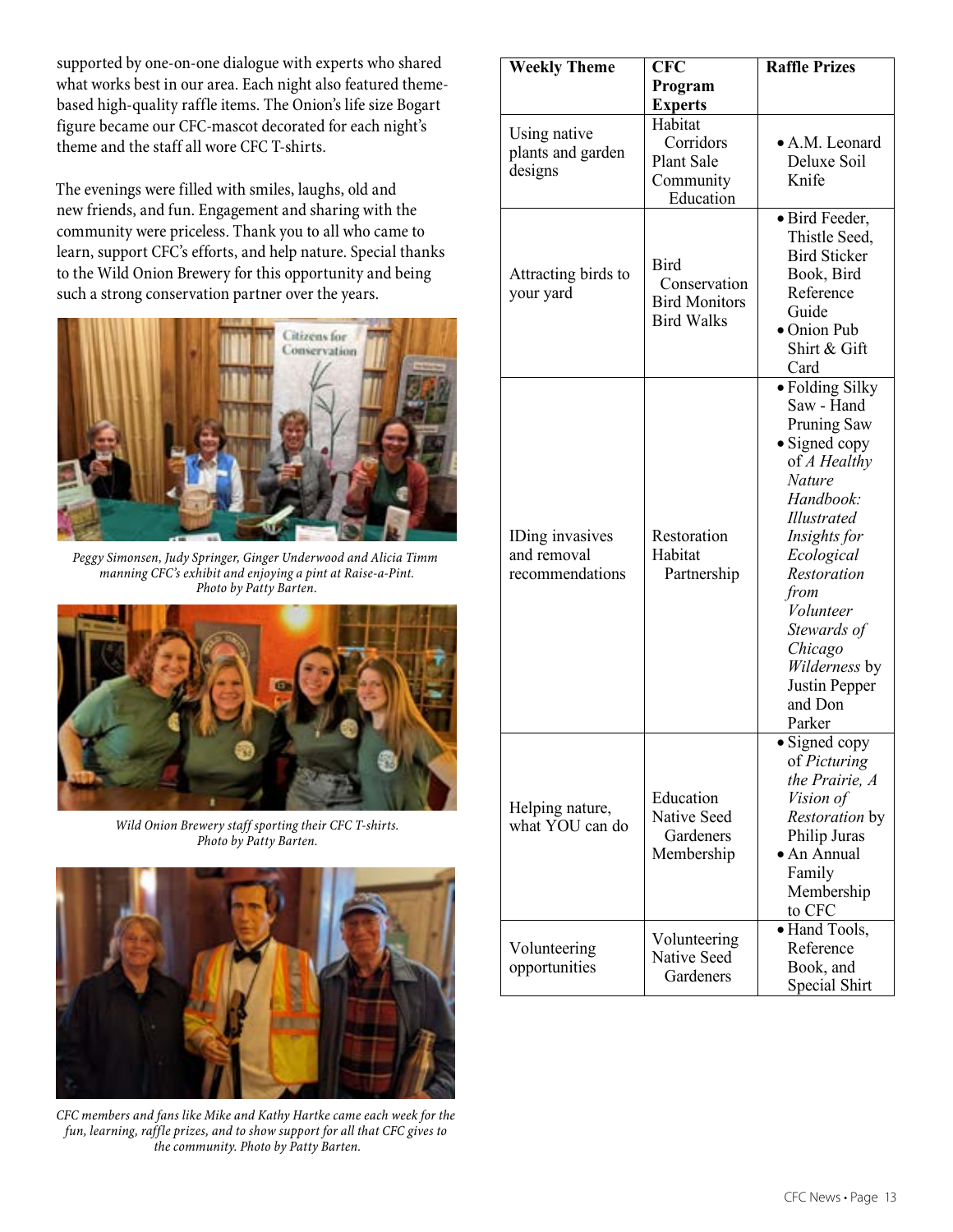## **Spring is for youth**

by Julia Martinez

As the days warm up, the cheerful songs of birds invite children outside to play. There are so many ways for children to connect with nature and benefit from it.

Time spent outside is associated with many health benefits, from better mood to better vision (studies show



*The elderberry fort. Photo by Julia Martinez.*

exposure to bright lights in childhood is associated with reduced incidences and severity of nearsightedness). Children benefit from the unstructured play natural areas offer. While not intentional, the native elderberry planted in my yard has become a source of recreation for my daughter. She regards the bush as her "fort" and likes to hide within its branches. She used binoculars to spy on a family of robins eating berries from the bush. She takes full advantage of the smooth, straight sticks the bush gives her, using them for all manner of play.

Native landscaping is inviting to children as well as native wildlife. The variety of bees that can be observed close up in a patch of brown-eyed Susans is surprising and the satisfaction of discovering a hidden drone fly in the mix is delightful. Because native species become showy all throughout the growing season, children can anticipate blooms and holidays concurrently. One of the first blooms of spring is the pasque flower which closely coincides with Easter. Even in the fall, once the native flora have ceased to bloom, children can search for sleeping bees clinging to the underside of fall asters. How lucky to be a child who can closely examine a bee and savor each detail without the dread of being stung.

Scientific thinking, that is learning through experiencing and experimenting, comes naturally to children. They love collecting data by touching and smelling everything they can.

My daughter wondered if her toy Northern cardinal, which has a recording of an authentic cardinal call, would attract any attention from our local birds. Sure enough, she took the toy outside and quickly received a curious and somewhat irritated visitor in the form of a male Northern cardinal.

This spring, I hope the children in your life can explore the outdoors and build their scientific knowledge. This year, Kid Fest on May 7 is offering in-person activities for children. Citizens for Conservation has an annual plant sale that allows children to interact with nature in their own backyards. Finally, Youth Ed offers programs for children, the highlight of which is our summer camp. Two sessions are planned for June 13-17 and June 20-24. Registration information is forthcoming; be sure to sign up for emails from CFC to receive information.

#### *Editor's Note*

After what I believe is six years, I am stepping down as editor of *CFC News.* I have thoroughly enjoyed the experience, especially all that I have learned from our marvelous writers. It never ceases to amaze me how beautifully our naturalists write; perhaps they all took a lesson from Aldo Leopold. I owe them all a debt of gratitude. Our many talented photographers and artists have provided invaluable content. Sammi, then Jenelle, and Minuteman Press have partnered with me to both do the layout and print the newsletter. Juli LaRocque and Amanda Moller have coordinated the mailing process. Many thanks to you all.

I am passing the torch to Julia and Mary Martinez as editors. I look forward to seeing the direction they take with *CFC News* and wish them the best.

— Leslie Coolidge

### **Workday volunteers needed**

Regular workdays continue every Thursday and Saturday from 9:00 – 11:00 a.m. In addition, our weekly emails include workdays at our BGI partner sites. If you would like to be added to our email group to receive notification of upcoming workdays, please email kevin.scheiwiller@ citizensforconservation.org.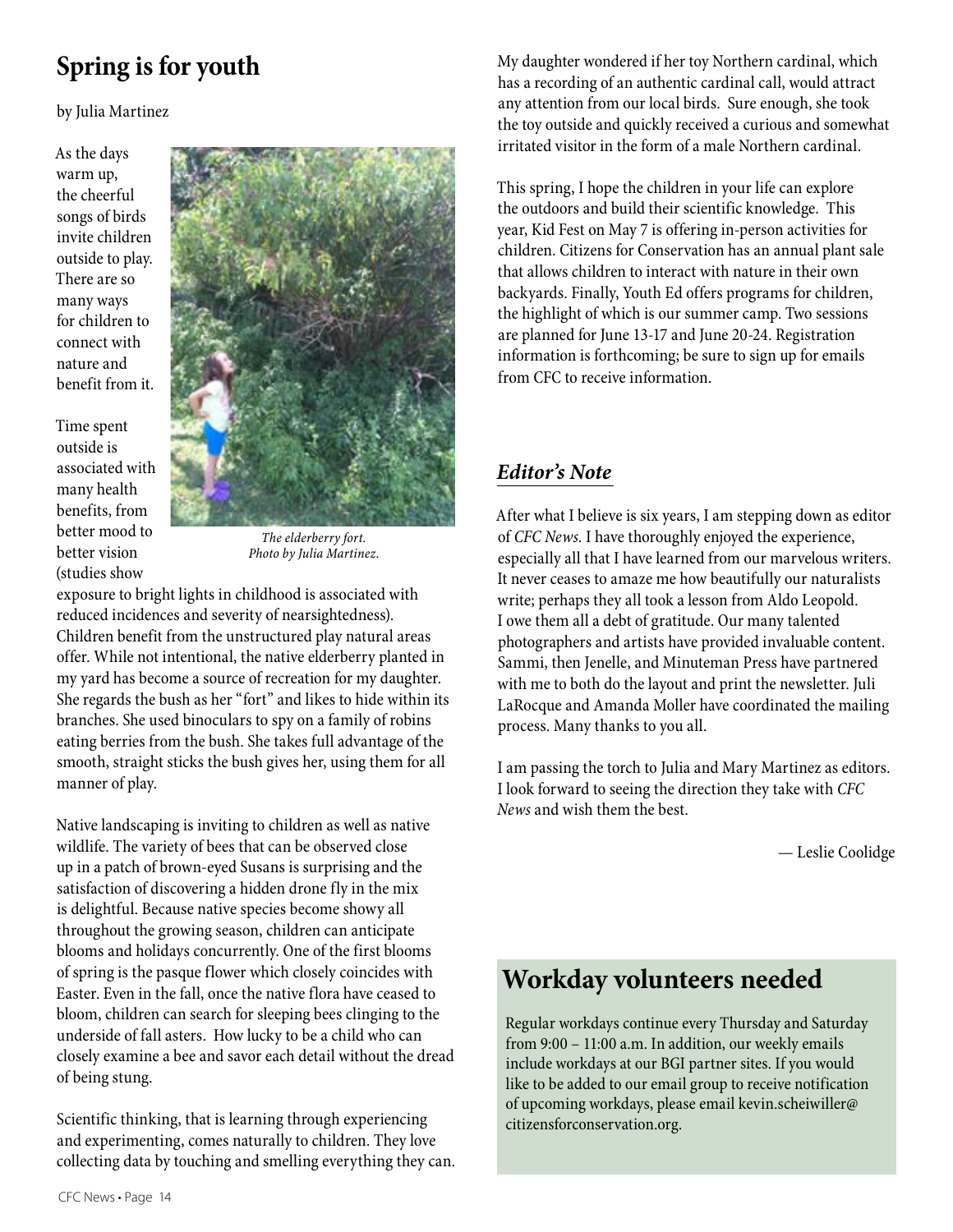### **Many thanks to our retiring Board members**

The many contributions of our three retiring CFC Board members were recognized at the Annual Meeting.



#### **Tom Benjamin**

Tom joined the CFC board in 2011 and led the annual appeal for the last eleven years; the results of his persuasive efforts speak for themselves: in Tom's first year, CFC raised \$100,423. This year, we raised \$411,600!

Tom also spent nine years on the Buildings and Grounds Committee with his partner Bob Oliver. They achieved many important improvements around the farmhouse and grounds.

Tom along with George Pierce and Bob Oliver managed the Baker's Lake Bird Sanctuary. The work included bird monitoring and organizing the annual Christmas tree recycling program. He's been involved with 4th Graders on the Prairie, been the CFC representative for the Flint Creek Watershed and been a plant sale volunteer. And on top of all of that, Tom took over as the Chair of the Membership Committee in 2021.

While Tom is leaving the board, he will continue to volunteer for CFC, so you will still see Tom around!



#### **Leslie Coolidge**

Leslie joined the CFC board in 2015. While Leslie's main role has been as the *CFC News* editor, Leslie has been an invaluable member of the Finance Committee, assisting Edith in managing CFC's financial affairs and the annual audit. She also

served as CFC's Secretary.

Leslie has also been a member of the special events committees for Ignite the Night and for the 50th Anniversary last year, helping with fundraising strategies.

Leslie had invaluable input during our strategic planning sessions this past year.

#### **Amanda Moller**

After volunteering at many restoration work days, Amanda joined the CFC Board in 2019, to serve as our volunteer coordinator. After Ralph Tarquino moved to Colorado, Amanda 'inherited' the on-boarding of our new database

system, "NEON". Amanda and the team got us through the transition and we now have a terrific system that makes communicating with you much easier.

Amanda still coordinates CFC's volunteer opportunities, which are posted on our website and on the Barrington Area Volunteer Connection's website.

Amanda is resigning from the board, but she's not going anywhere. After Juli LaRocque left as CFC's Administrative Assistant, Amanda applied for and accepted the role of Administrative Assistant. So now when you call the office, it's Amanda's cheery voice you'll hear.

Thank you all for everything you have done for CFC and will continue to do in the future!

#### *President's Comments*

Once again we had to curtail our plans to meet in person for our Annual Meeting this year, but at the time we needed to make our decision final, it was clear that it was in everyone's best interest that we have a virtual meeting. I hope you were able to join us as we voted to reduce the number of board members from 15-20 down to 10-15; Edith Auchter gave our financial report; Kevin Scheiwiller gave the restoration report; and Julia Martinez moderated a fireside chat with Kevin, Jim Anderson and myself to cover the nine goals that came out of last year's Strategic Planning work:

1) Acquire, manage, and restore high priority properties within the greater Barrington Greenway Initiative area.

2) Strengthen CFC's position as a leader in land restoration and stewardship.

3) Advance the depth and breadth of CFC's work by building and strengthening partnerships, alliances, and collaborations that are mutually beneficial.

4) Advance the region's understanding of the ecological, economic, and social value of improved habitat and restoration.

5) Build habitat corridors by building a community of landowners and homeowners who adopt conservation and restoration practices on their own land.